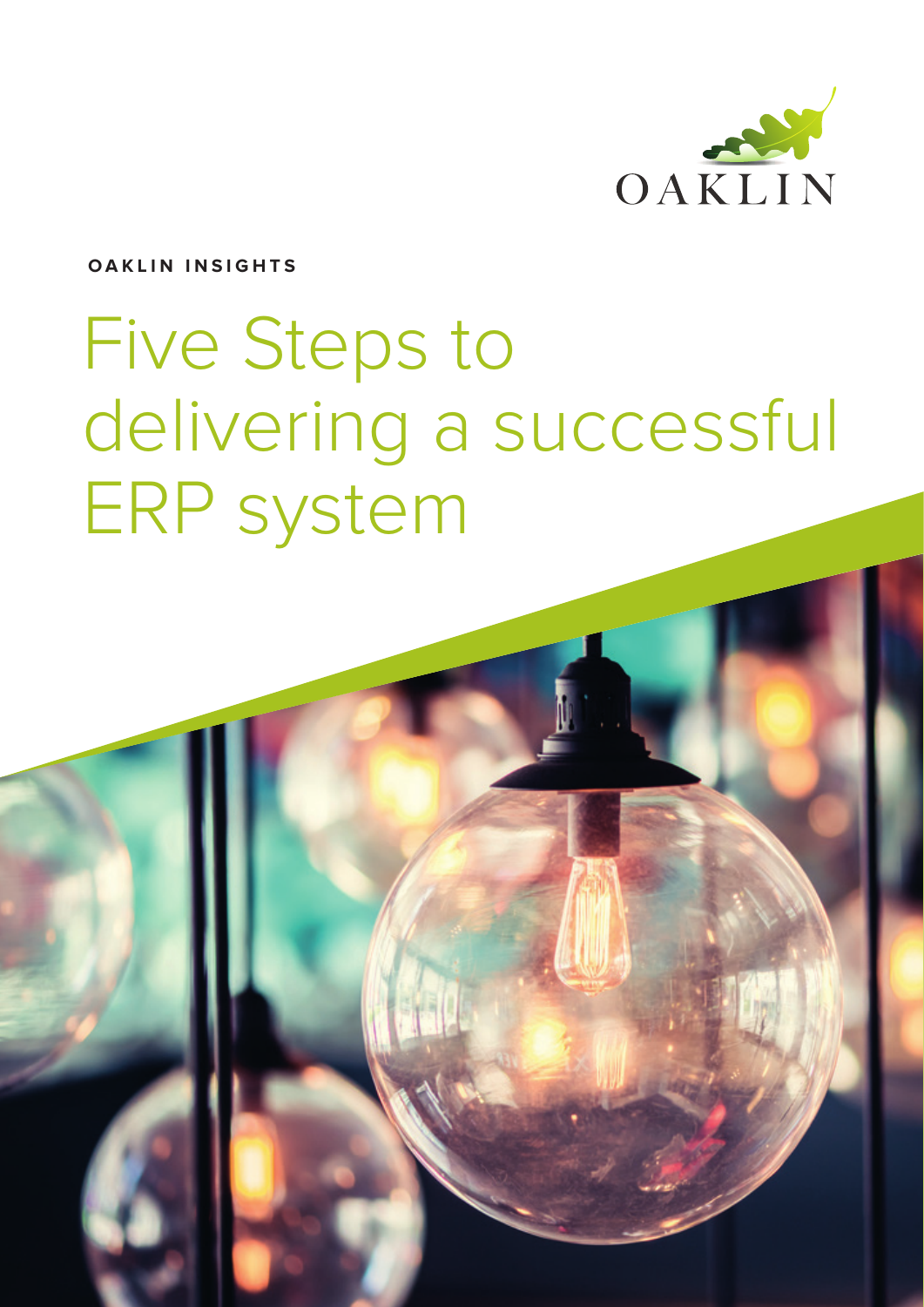ERP transformation: insurmountable hurdle or essential step to a modern and efficient business? Oaklin Partner Danny Kelly shares our experiences on what it takes to make an ERP programme successful.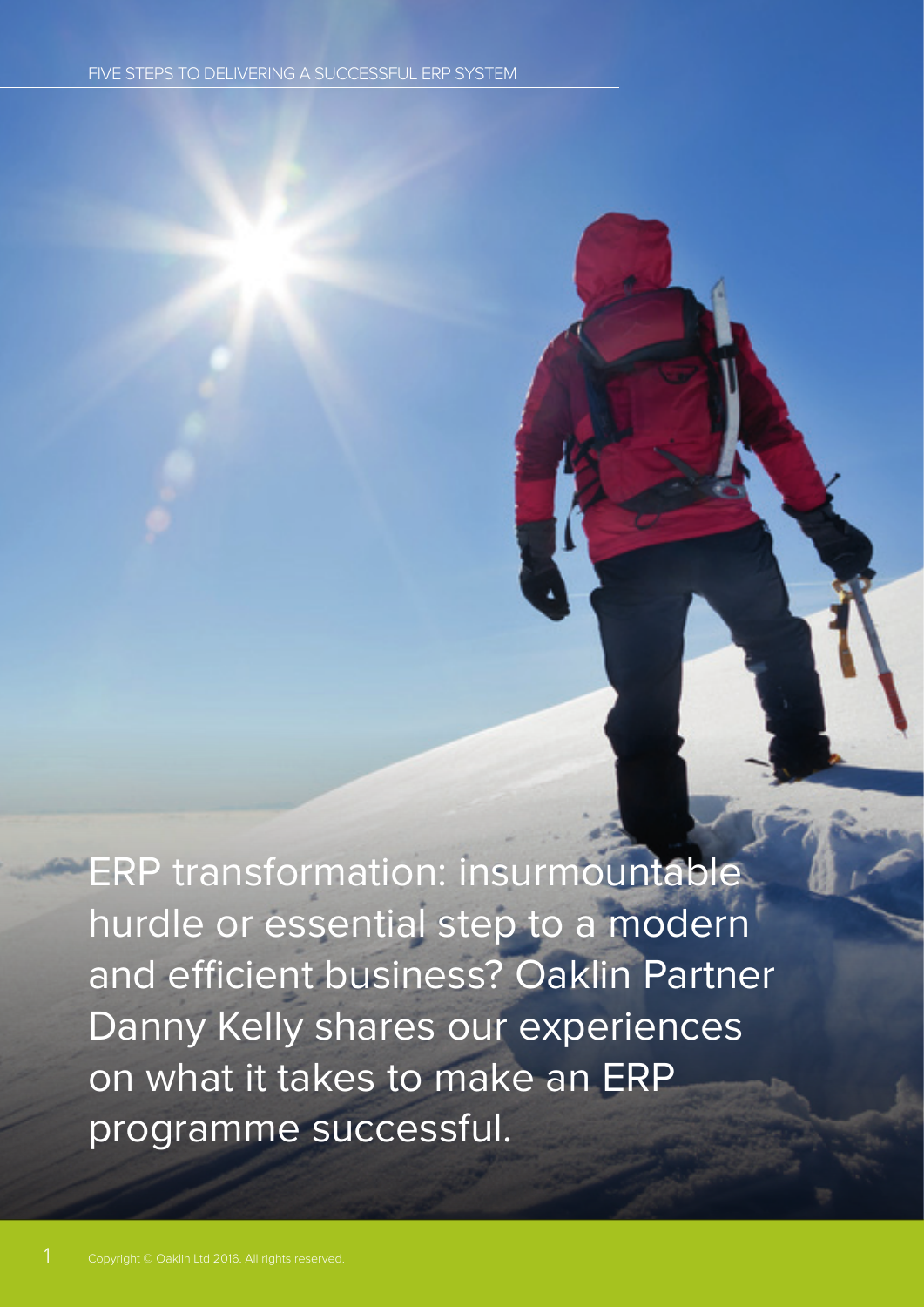The benefits of implementing a best in class ERP system are well understood, but it remains one of the most challenging areas for organisations looking to modernise their business. We asked ourselves how organisations can get more value out of their IT capital expenditure and achieve the often promised benefits from implementing an integrated ERP suite. While there is no single formula for success, our recent experience leads us to conclude that there are five themes that, if followed, can help to ensure a successful ERP transformation journey.

- 1. Effective leadership and governance;
- 2. Sound programme management with the right resources;
- 3. Clarity around vendor management;
- 4. Good understanding of the data in legacy systems;
- 5. Addressing the change management challenge.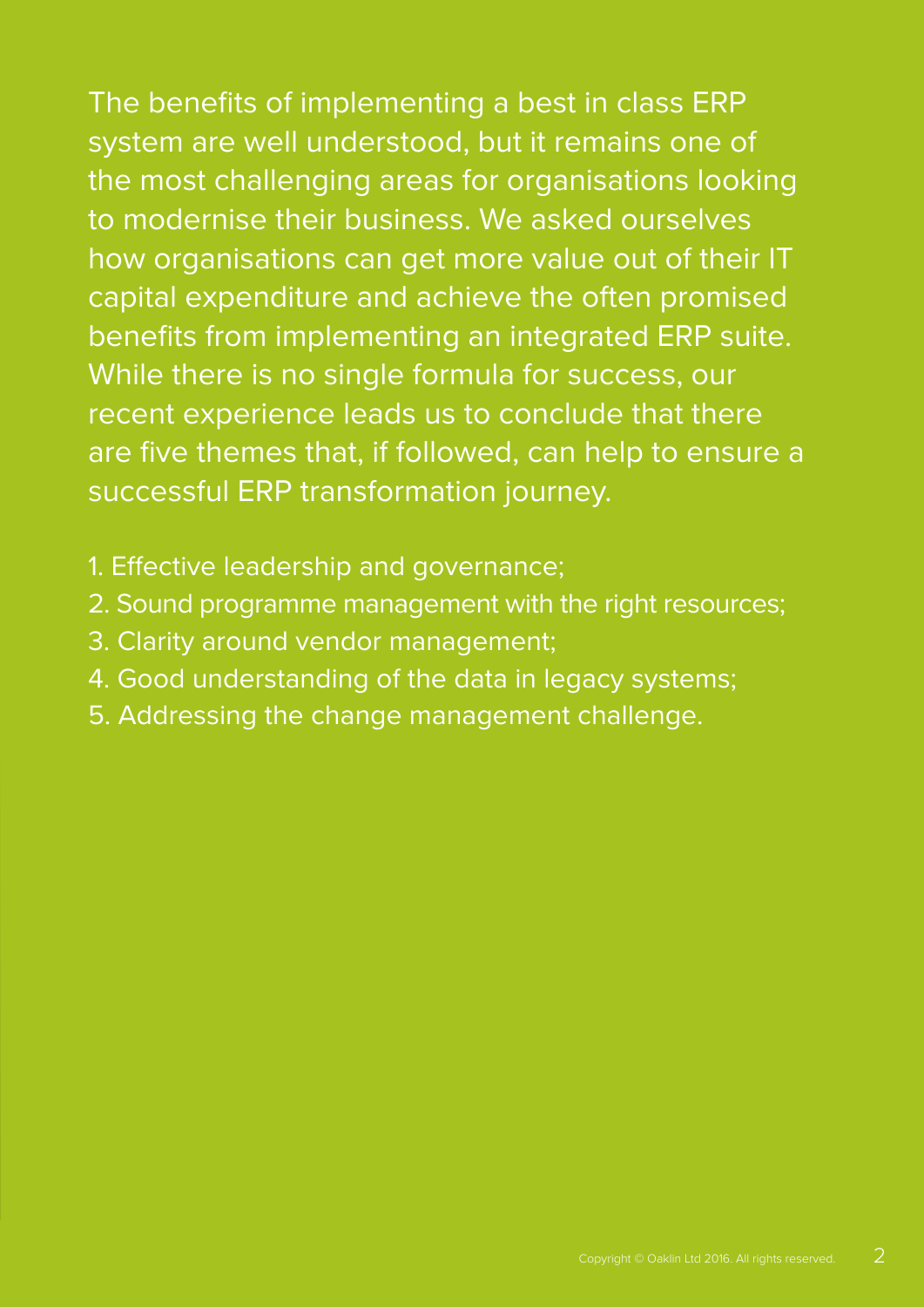## 1. Effective leadership and governance

Establishing effective leadership of an ERP programme from the outset is critical. Senior managers must simultaneously set the strategic direction for the programme and hold the purse strings. Without unwavering direction, the broad nature of any ERP programme means it will flounder as changes to scope arise that conflict with limits on resources and unresolved questions from business users.

It is imperative that a well-planned and coordinated governance structure is in place from the earliest stages, when business requirements are being collated. This ensures that sponsors are involved in, and supportive of, the strategic decisions which will impact the programme throughout its duration. Clear visibility and tight control of every aspect of the programme is critical and must be a priority for leaders from the start.

### **Stakeholder Management**

Strong leadership is needed to identify and continually manage the relationship with senior business stakeholders, who are charged with stewarding the introduction of the new ERP solution to their respective parts of the business. Once these key individuals are identified, they must be provided with clear information about what will change and when that will happen. Educating these stakeholders with information about the programme, its scope, benefits, potential risks

According to Panorama's 2015 ERP Report, 53-percent of ERP implementations realise less than half of expected business benefits they anticipated from the new ERP software, and 11-percent of ERP implementations have not yet recouped any costs. *(Panorama Consulting Solutions, 2014)*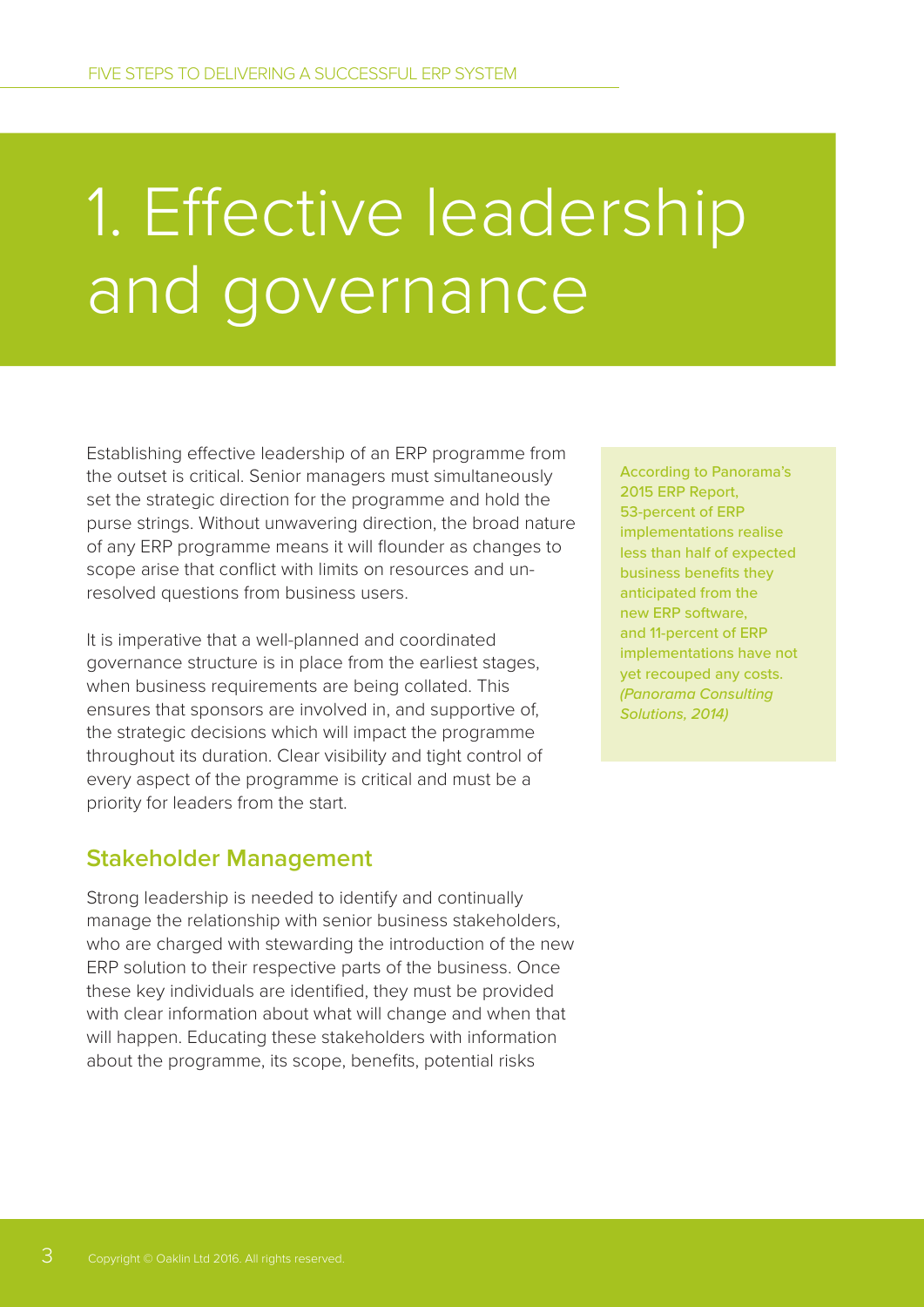and issues, is critical if coordinated communication, training and the wider change effort is to be effective. It is the responsibility of programme leaders to get their business stakeholders onboard as early as possible.

### **Ensure senior stakeholders own the business case**

Rather than being a one-off document used to obtain Board approval for the programme, the business case should be central to both design and execution. The programme stakeholders should feel a continuing obligation to meet the stated benefits in the business case and programme leadership should evaluate and manage every decision about scope and cost against this accountability. As a programme moves into execution, the value delivered by the programme should continue to be measured against the expectations in the business case. This should be reported to senior stakeholders, right through to project closure. Senior stakeholders should feel an ongoing accountability to drive the benefits realisation and ultimately, they should feel they have delivered the benefits promised to the business. Delivering on time and to budget is often at the forefront of leadership concerns, but delivering the business benefits associated with the newly aligned process and ways of working is equally important. Only by making the business case the central leadership document can either set of priorities be achieved.

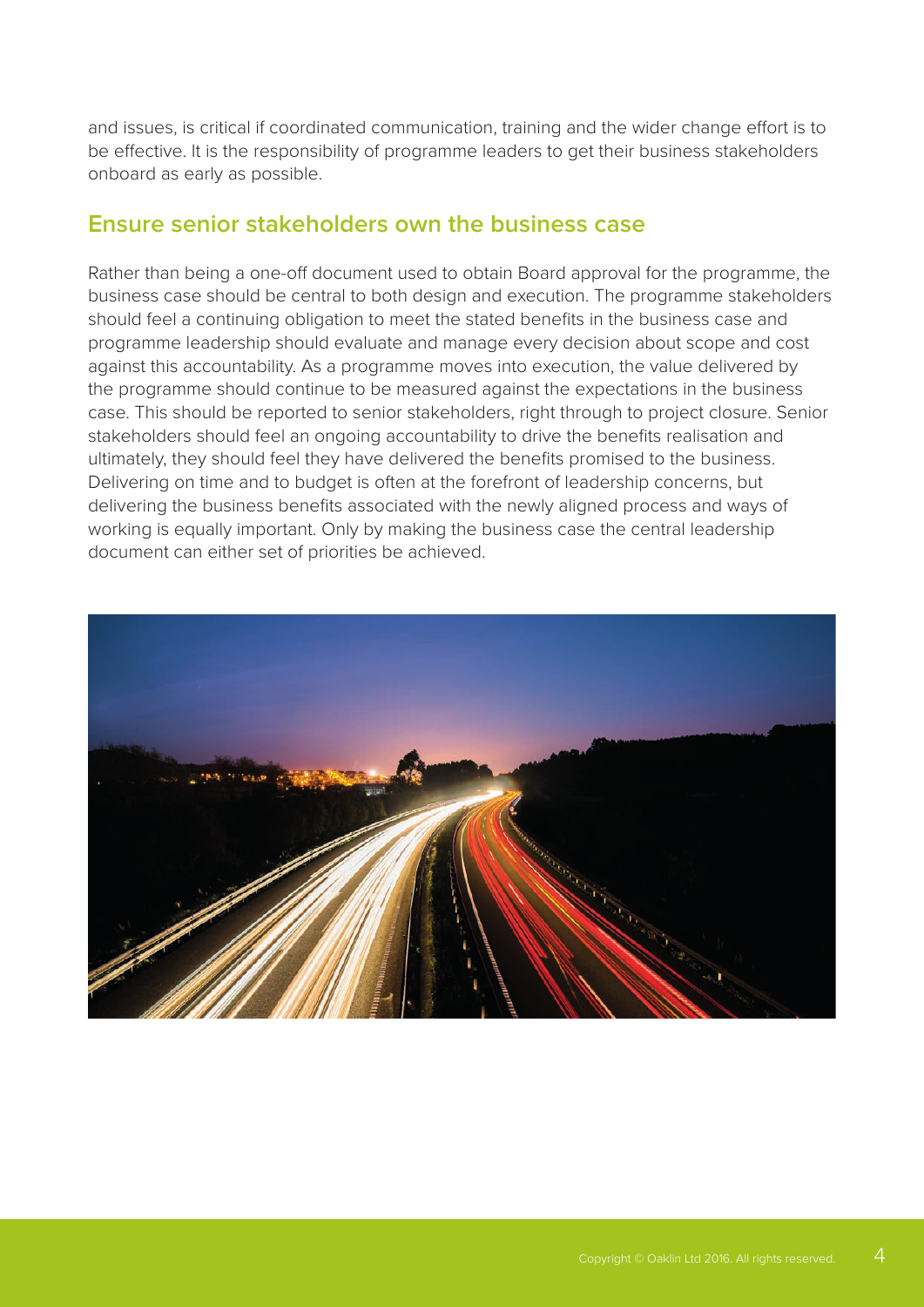# 2. Sound programme management with the right resources

### **Resource the programme with the right people**

The first step in any programme is to secure the right resources to deliver it. It is essential that the programme is resourced with sufficient numbers of staff dedicated to its delivery, which will often mean full time participation. The calibre of these people should also be among the best available.

It is important that the team is put together prior to product selection and definitely before the final solution is agreed. Avoiding the temptation to make early decisions centrally to speed progress, prevents delays further into the project, where the impact of taking more time to revisit early decisions is significantly greater. Taking the time to get the right staff onto the programme from the outset saves time overall.

Ideally, the programme should be staffed with a mixture of senior, experienced people, from both functional and technical domains, as well as more junior staff acting in support. It is important that staff seconded from the business should not feel their career progression is at risk. It is the responsibility of programme leaders to ensure that the people on the project teams are motivated and see the programme as an opportunity to develop new skills and accelerate their career. If it is worth doing, then the programme will be driving fundamental change in the business and the whole team working on it should feel their contribution is valued.

As the team is put together, consideration should be given to ensuring that all areas affected by the programme are represented. Corporate business units, Finance, HR, Stores and Logistics, as well as IT, should all feel they are part of the team. Where appropriate, all brands and geographies should also be represented. It is never easy to obtain resources, but a balanced, experienced and knowledgeable team, dedicated to the ERP implementation, is more likely to produce a closer match to business requirements, and thus a successful outcome, than any other team structure.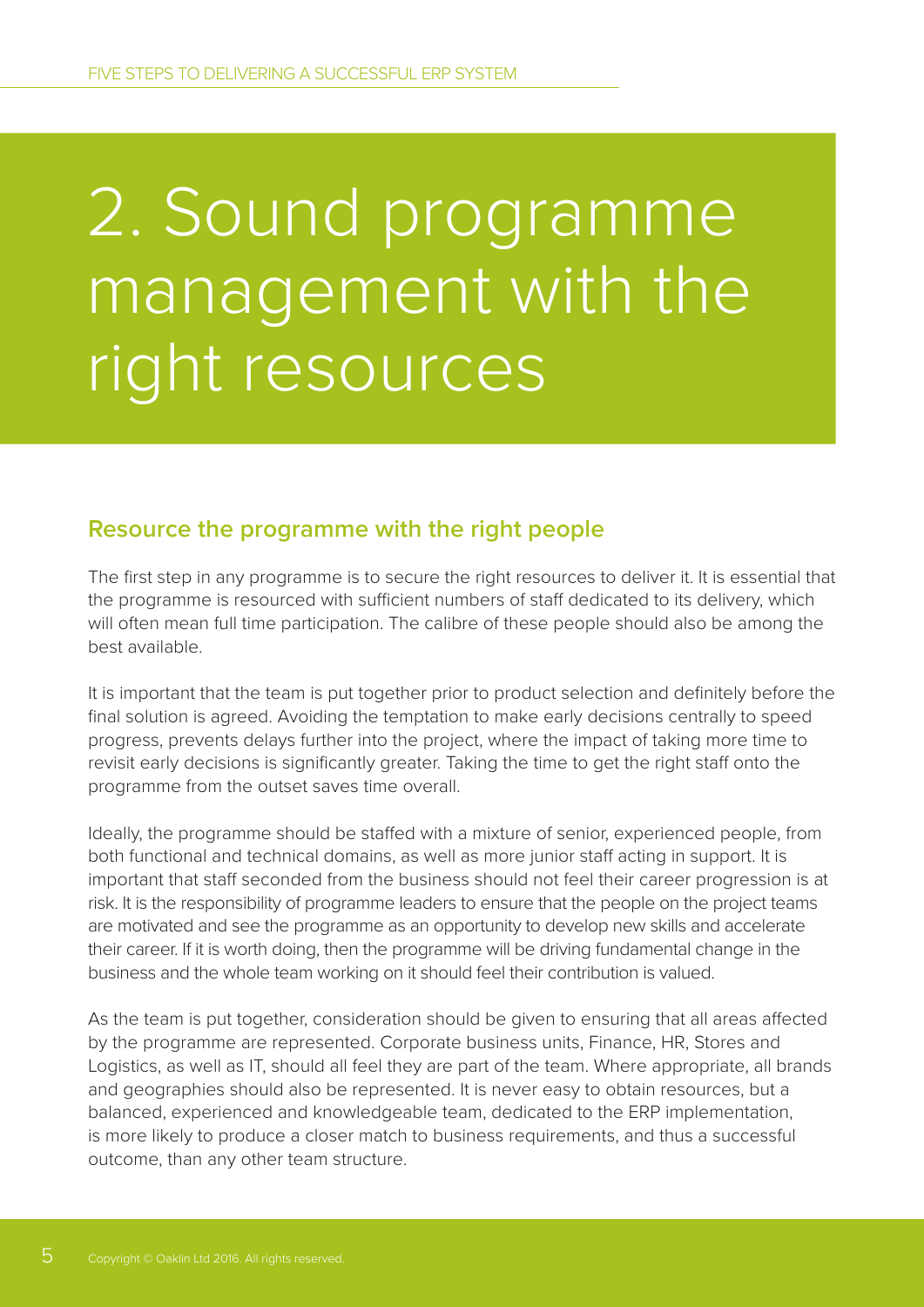### **Have a programme plan and manage it effectively**

The time and resources required to deliver a large-scale ERP implementation should not be under-estimated. Managing enterprise scale change demands adherence to a rigorous and proven programme management methodology. Even an 'average' ERP implementation will take 12-18 months, or even longer, and will require input from resources from a wide variety of business units and functions. A central programme plan, managed by a team experienced at delivering ERP programmes, is a must if all the disparate threads are to come together in sequence. Establishing a structured and methodological approach to planning and management is also important if all the various projects, sub-teams, vendors and consultants involved are to work to a common and shared understanding of timeline and approach.

As potentially the largest and most expensive programme of change in a business at any one time, it is not surprising that many ERP implementations fall into the trap of assuming that other projects will 'fall-in' with their programme methodology. This tendency, coupled with the pressures of launching and running an ERP implementation, often means that other projects which will affect implementation are inadequately considered, or even ignored. From the outset, the programme leadership should seek to identify the other changes happening in the business and their potential inter-dependencies. This is only possible with a robust and clear programme plan, through which other project teams can understand what the ERP programme will be doing.

Most businesses find that an ERP implementation requires such focus and commitment of resources that a reduction in the number of other projects running in parallel is the only way to sustain delivery. In our experience, it is good practice for programme leaders to go beyond simply identifying other projects in the business, they should lobby hard to stop those that will prove too great a draw on resources to run alongside the ERP implementation. Never a popular case to make, but essential if a realistic focus is to be brought to the ERP challenge.

Resistance to change is the biggest stumbling block to the success of ERP implementations and an array of different local project plans will make it impossible to pull together a coherent understanding of the whole. Inconsistent local plans increases the complexity of the subsequent roll out and change management effort during implementation. One planning method, applied to all parts of the programme, allows for a roll up to a single overarching programme plan, which is the only way that programme leaders will be able to make an informed assessment of progress and priorities.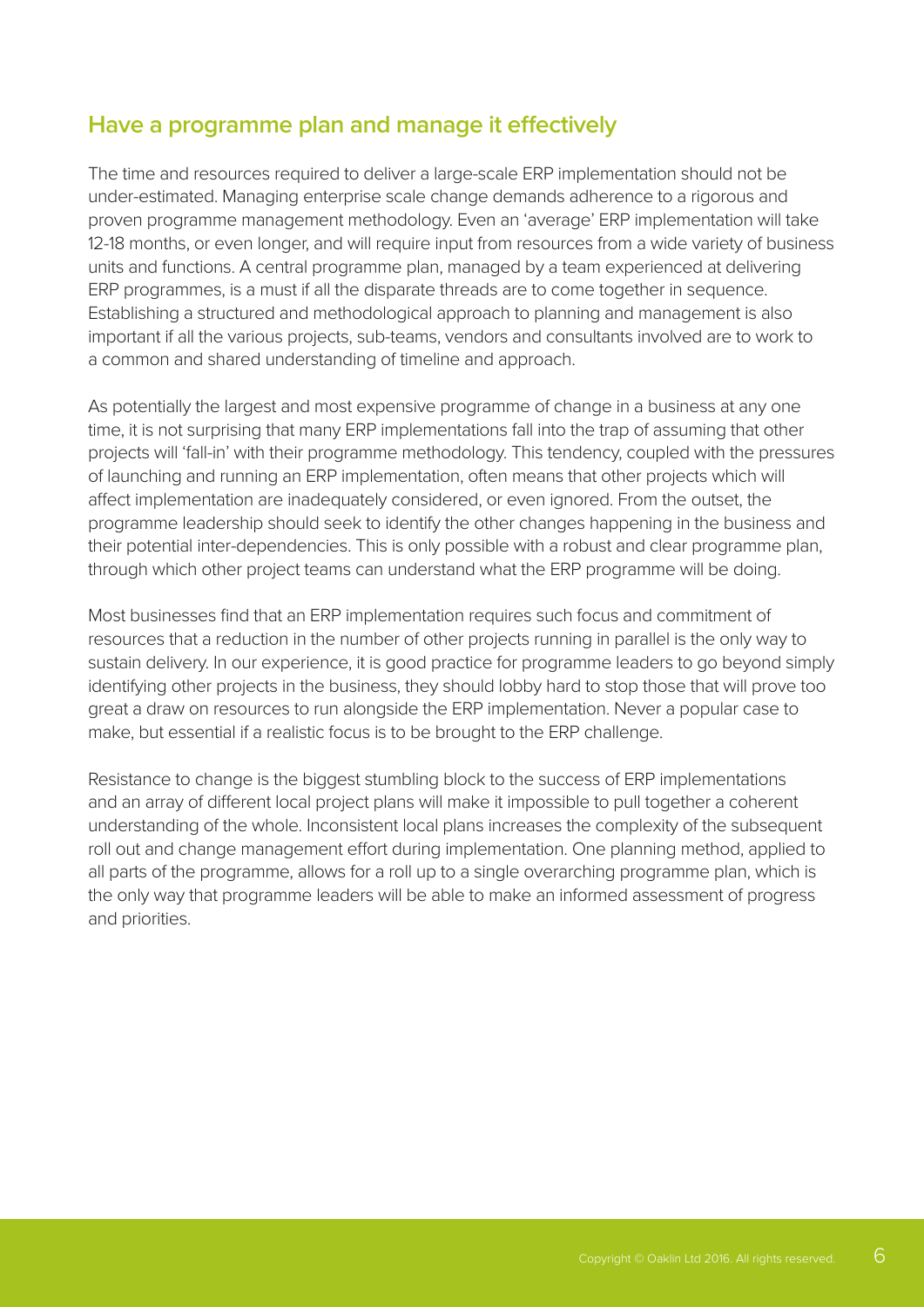## 3. Clarity around vendor management

### **Accurately assess business requirements**

Before engaging vendors it is critical to ensure that the business requirements of the ERP suite are accurately determined. Thorough and consultative definition of requirements will help ensure an optimal fit between the solution required and the solutions offered. This, in turn, will minimise, or ideally eliminate, any future changes in scope and potentially system modifications which add capital and ongoing cost to the programme.

### **Actively manage changes in scope**

Once a programme plan has been developed and interdependencies with other projects in the business have been identified and incorporated, rigorous change control should be established. Allowing customisation during the programme adds cost and complexity. Selection of the suite that most closely matches the business requirements, rather than the latest sensation in the ERP world, goes a long way towards avoiding these costs. Programme leaders should stand by the original business requirements, or make clear the consequences of creeping change. Changes in scope should be tied back to additional benefits and only given the go-ahead if they are proven through the change control process.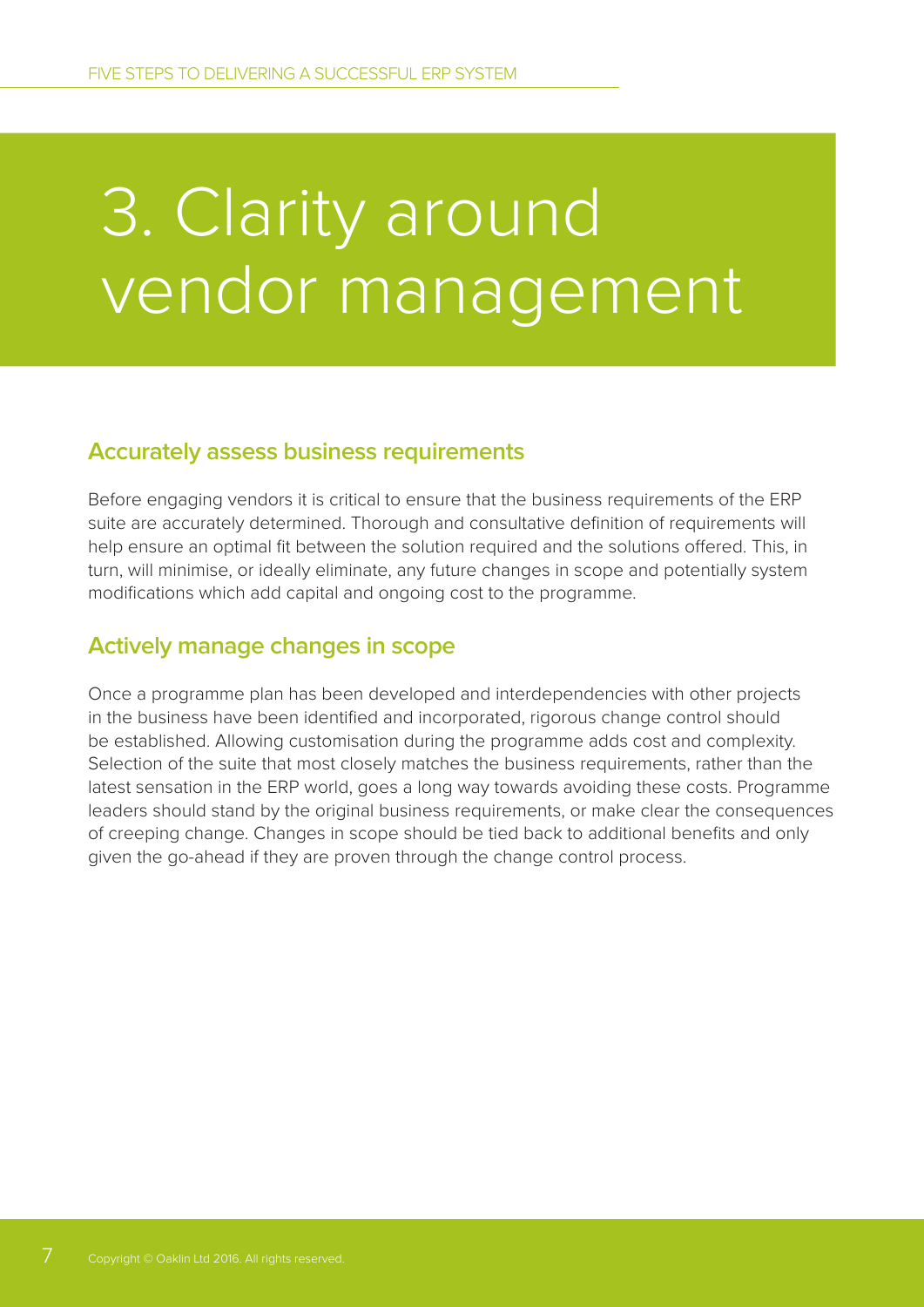

### **Be clear about vendor roles and responsibilities**

Attempting to manage an ERP implementation in what is often a multi-vendor environment is fraught with the potential for confusion and tension. To navigate this complexity, it is essential to be up-front in contract negotiation and explicit in terminology. From the outset it helps to be clear about who on the client team owns which relationships with suppliers and at what levels, for example at work-stream, project, programme and executive sponsor levels. Where more than one vendor is involved, the more clarity that can be provided at the contracting stage the easier it is to ensure that potential touch points and hand-offs are understood before they cause contention or gaps. Being up-front about roles and responsibilities will help avoid confusion later. As things get more complex and the number of vendors increases, a centralised vendor management function, within the programme office, can be well worth the extra investment in terms of better outcomes from improved contract, resource and performance management.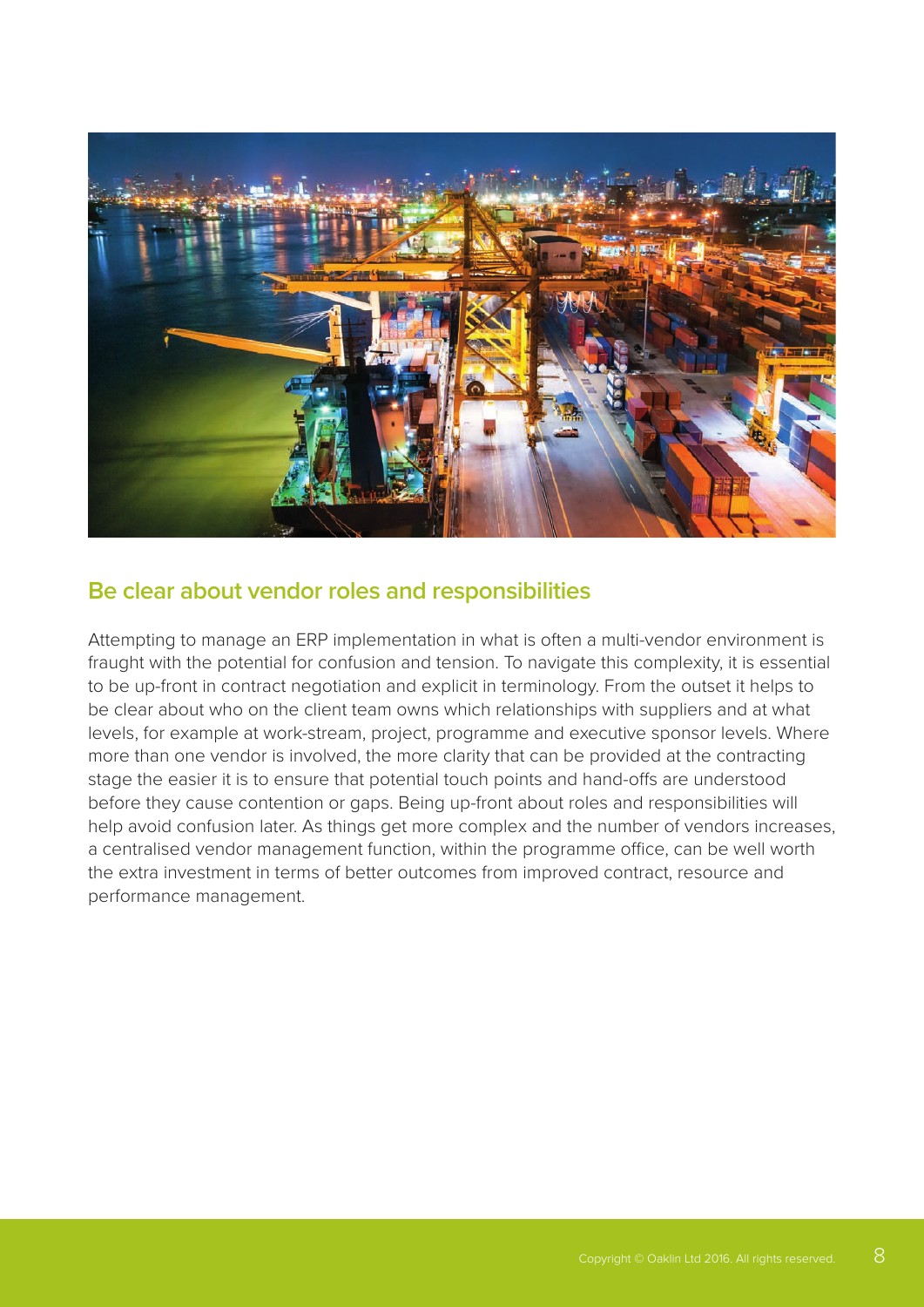# 4. Good understanding of the data in legacy systems

### **Start data management early**

Companies in the modern age are rarely short of data. This makes the migration of existing data to the new ERP suite a fundamental step to success. Old data is often not 'clean', either through incorrect data entry, duplication, past work-arounds, or, most often, through the lack of common standardised processes across functional areas. Because ERP systems consist of many integrated modules, the management of data quality and ongoing maintenance is critical to the success of the entire system.

Data management activities must be started sufficiently early in the programme to allow a working data set to be collated, allowing sufficient time for cleansing within the programme plan. As well as time, this work must also be awarded sufficient resources and senior stakeholder involvement to ensure the correct decisions are made about cleansing data. It is equally important to ensuring a standardised data management process is developed and implemented to ensure that data quality does not start to slip again as soon as the new system is implemented.

Expecting an IT department, or a third party or vendor, to just 'manage' this process and cleansing activity is naïve. Failure to involve the business in the clean-up and management of their own data could end in disaster for the programme.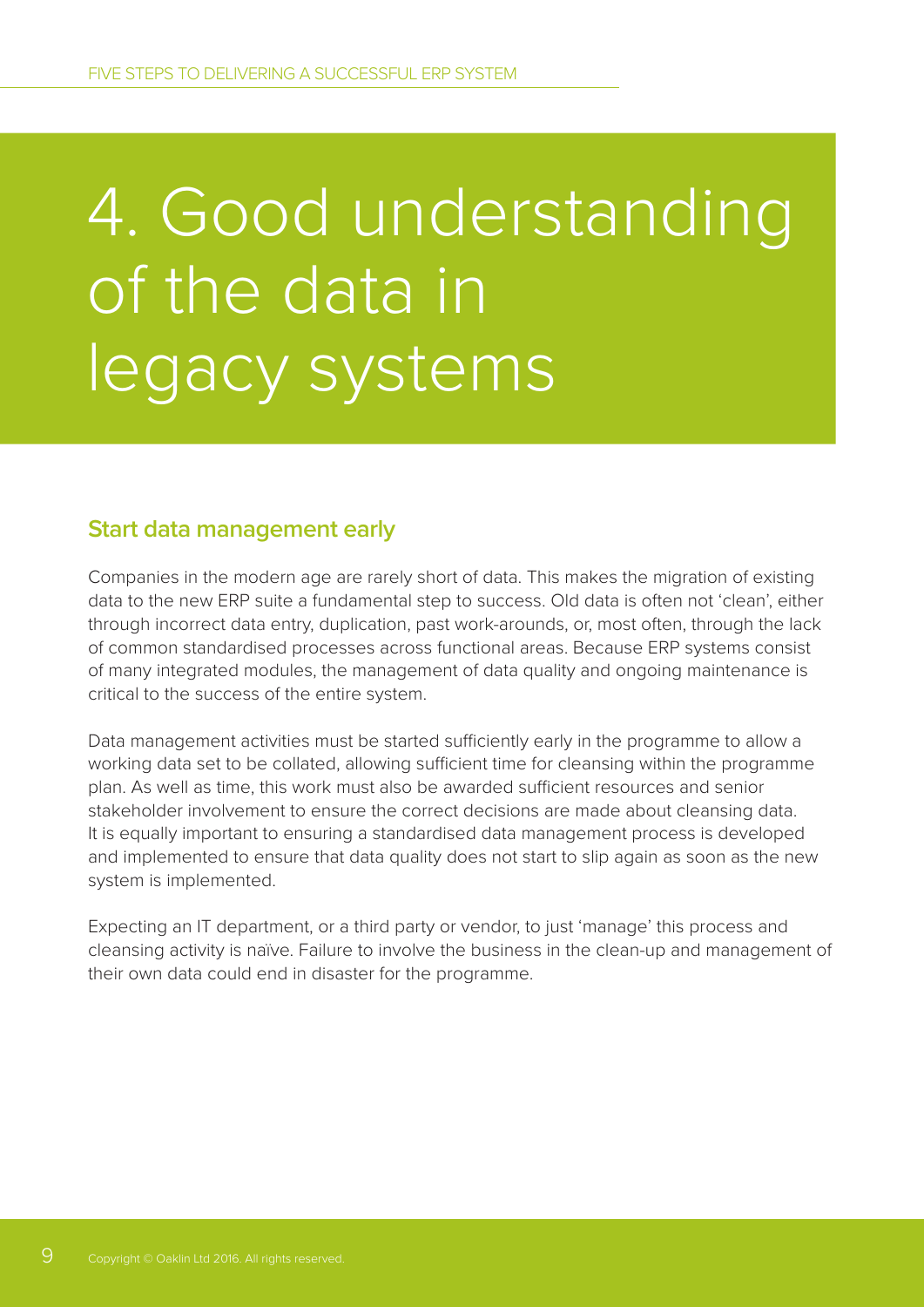

### **Dedicate sufficient resources**

This link to continuity of understanding is also important when it comes to the link between legacy systems and the new ERP programme. We often encounter situations where IT departments have outsourced their application support to external suppliers who do not have the expertise, or the in-depth knowledge of how data elements are stored and how the flow between other linked systems works. Having the right level of knowledge and understanding of legacy data sources is often over-looked at the time when application outsourcing contracts are negotiated. If this is the case, it will cause lengthy delays to ERP programmes, necessitating project teams to build an understanding of legacy data sources from scratch. As with any complexity or delay, this leads to increased costs as former IT staff, who understand the data and the way that it is used, are brought back at higher rates through the contract market. The selection of people who understand legacy systems and data at the outset of the programme pays dividends when their knowledge of what legacy data does and how it is used, becomes paramount.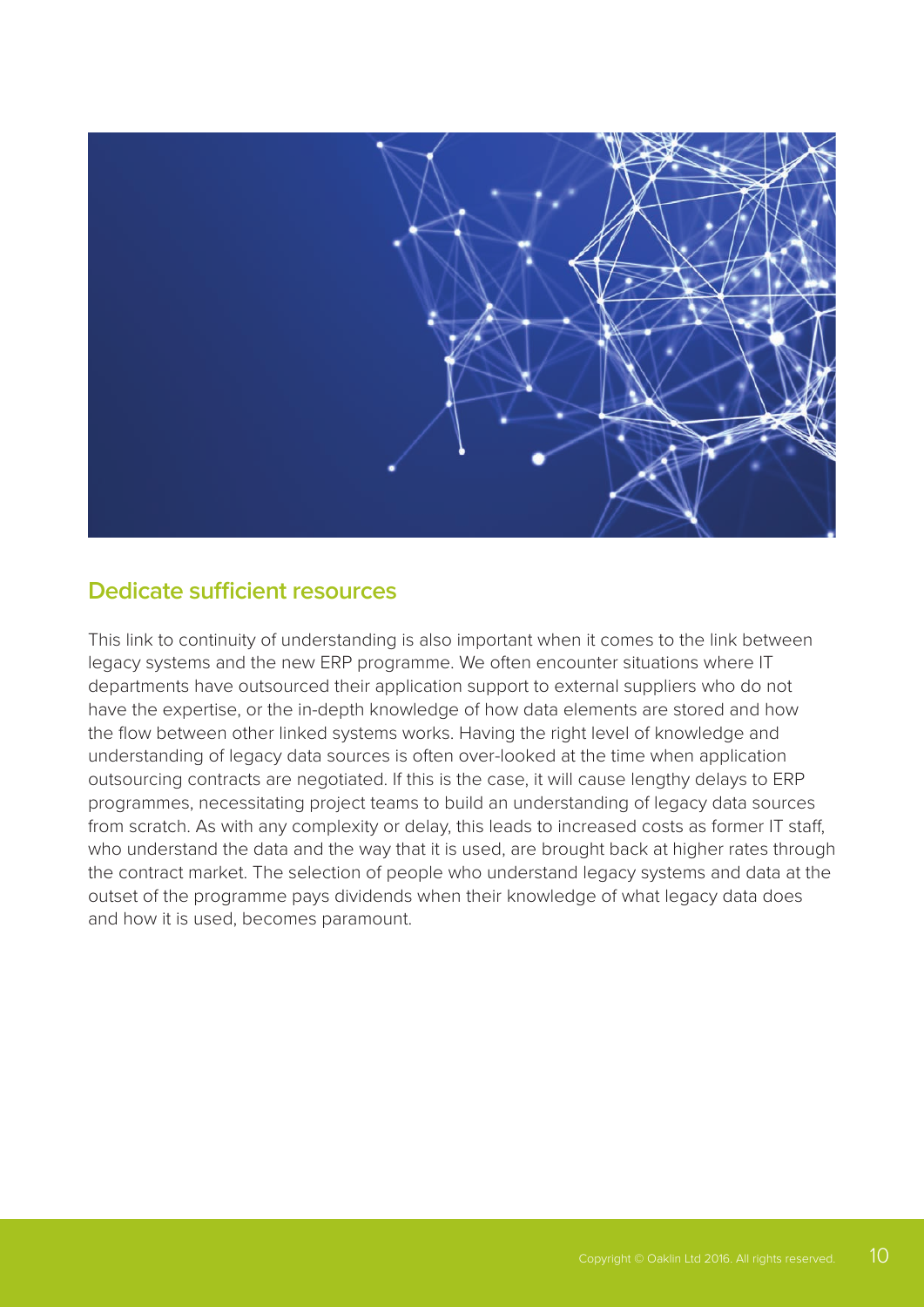# 5. Addressing the change management challenge

### **Build a change network**

It is the impact on the people who will use a new ERP system that, regardless of actual improvements to system, really defines whether a programme is a success. If effectively implemented an ERP system will often replace some staff, which makes the task of engaging the staff who remain even more difficult.

Meeting these difficulties head on is essential and although leading from the top is important, momentum to support the new system must also be achieved within the community of endusers who will be impacted by the change. Pulse groups, consisting of a sample of these key individuals from all affected business functions, are an excellent way of spreading the word to the wider community. Hearing about change from peers helps to build support amongst the affected staff and provides essential feedback to those in the programme that is visible to staff. If managed well, this can alter perceptions away from worries about technology taking jobs, building instead a culture of support for greater efficiency and opportunity for all. After all, it is only by making staff enthusiastic about harnessing the efficiencies of a new system that business benefits can be realised.

Pulse groups can also be useful for measuring progress by the business through its change journey. Seeking regular feedback from pulse group members provides a 'temperature check' of the business's readiness for the go-live date.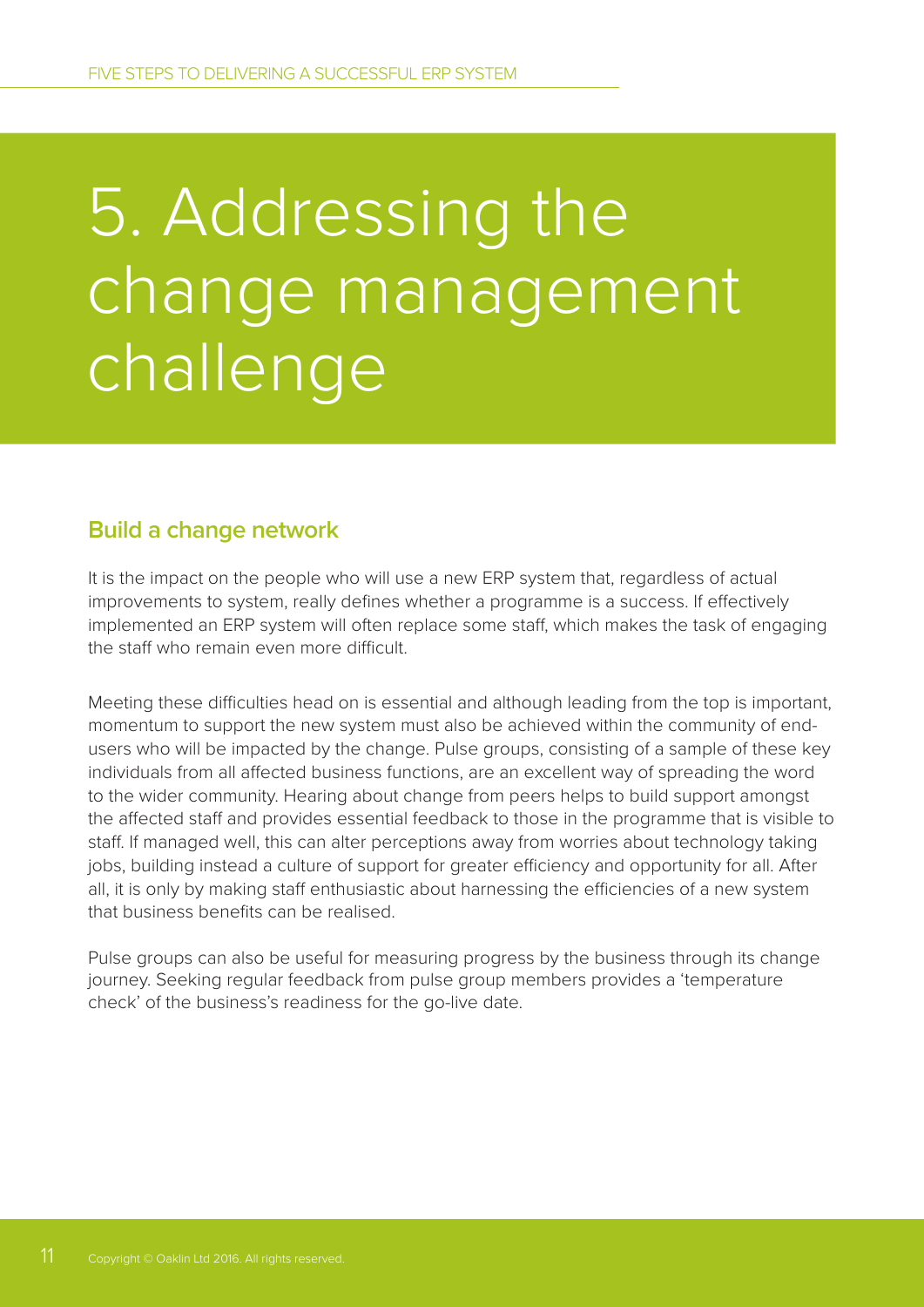

### **Communicate, communicate, communicate**

Communication with all impacted individuals and groups is key. From briefings to the Board, to the end-user community, support staff, stores, distribution centres and third party suppliers. The frequency and content of communication to all should be defined early in the programme and a clear, informative and consistent delivery of information should be maintained for each target audience in the business.

The format of these communications will depend on the nature of the business. For example, the needs and facility for communication within a large retail business will be different to a small, innovative, high-tech telecommunications company. In the former group presentations, poster campaigns and newsletters may be appropriate, whereas in the latter Instagram, Twitter and e-post cards may be more effective. Whatever format the communication takes, there are two golden rules: firstly, don't under estimate how much communication is needed to get across simple messages about the changes and benefits of the programme; secondly, ensure the content of the communication is focused on 'what's in it for me?'. If individuals understand how their jobs will be impacted and why the changes are taking place, they are more likely to embrace the change.

It is equally important to remember that communication works both ways. The programme must ensure there are opportunities for staff affected by the change to provide their views. Be it in discussion workshops with the leadership team, via pulse groups, or through other mechanisms, feedback should be valued and used to generate specific action plans that are seen to address concerns wherever possible.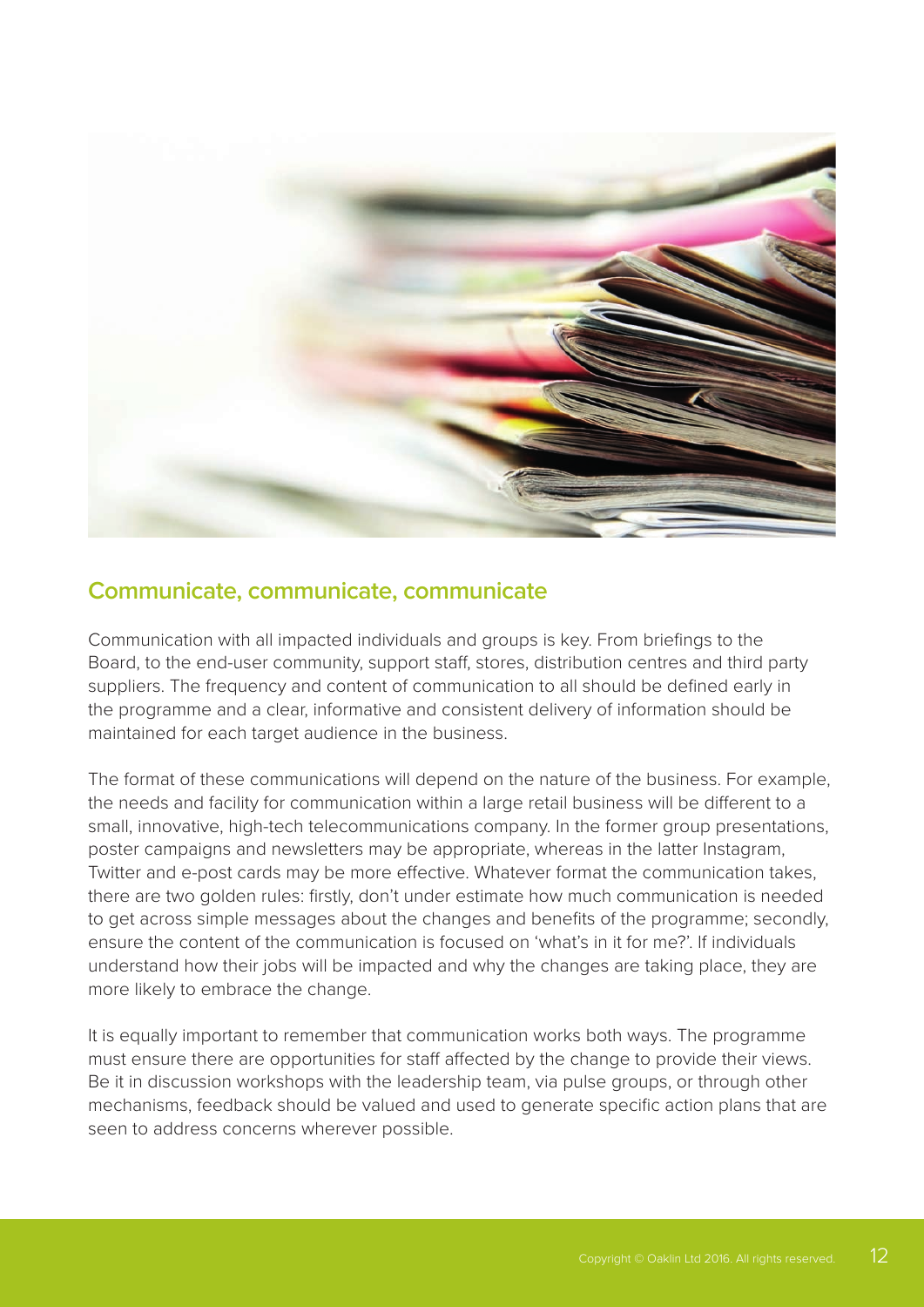### **Set-up the organisation to work in the new way**

Does the organisation have the right talent and structure to make the best use of new business processes and technology? Typically an ERP programme will generate massive changes in an organisation, often including changes to jobs and working practices, or even eliminating jobs altogether. The programme team must carry out impact assessments as early as possible, to understand how people's roles and responsibilities will change. These changes need to be managed in conjunction with HR experts and be sensitive to the nature and degree of change.

### **Embed training to get the best out of the new systems**

As the business benefits of a new system will only be delivered if users are utilising it efficiently and adopting new working practices, it is essential that training needs are identified as early as possible and a comprehensive training strategy developed to meet them. This needs to be done in conjunction with any organisational changes that are taking place as a result of the programme, as training requirements will be driven by role and responsibility changes, as well as system and process changes.

### **Don't forget about people post go-live**

There is always a temptation to see 'go-live' as the point at which the job is done, but often this is where the hard work begins in earnest. The programme team need to be ready with 'super users' empowered to deal with issues and provide on-site support after go-live and on an ongoing basis. Only once the changes are thoroughly embedded and staff content with their new roles and working practices can the job really be considered complete. Monitoring the delivery of business benefits, user satisfaction and areas for continuous improvement will help reassure programme sponsors that the elusive return on investment will be realised and ensure that the ERP implementation is seen as a success.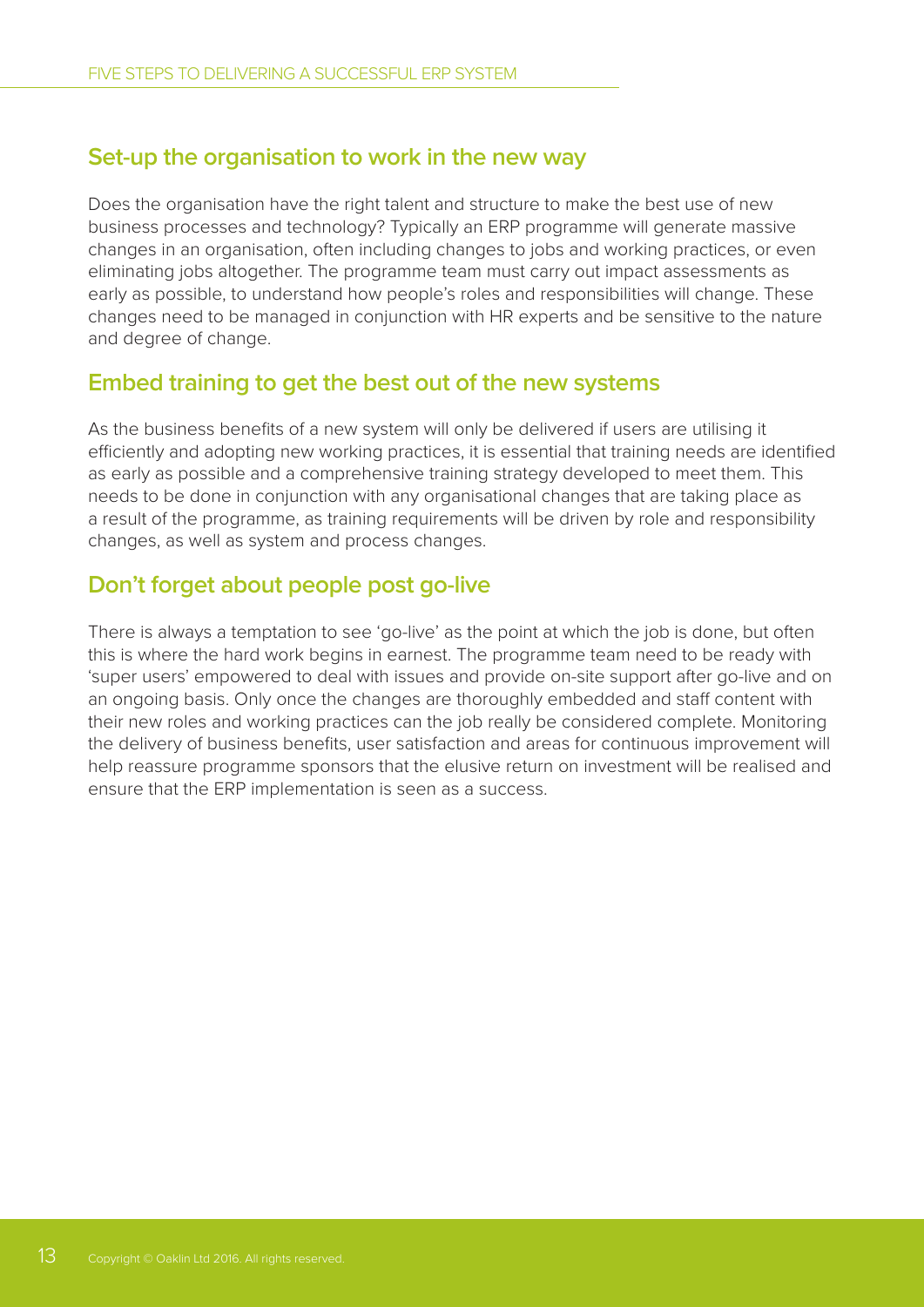### **Conclusion**

Our experience has shown that the challenges associated with ERP implementations are not insurmountable. With robust programme management, strong leadership, attention to data, clarity around vendors and ownership of the change, there is no reason why 'ERP Implementation' should strike fear into the hearts of those involved. Heeding the hard won lessons above should help deliver a successful ERP implementation, with a tangible return on investment and the potential for a transformation in efficiency in any business.